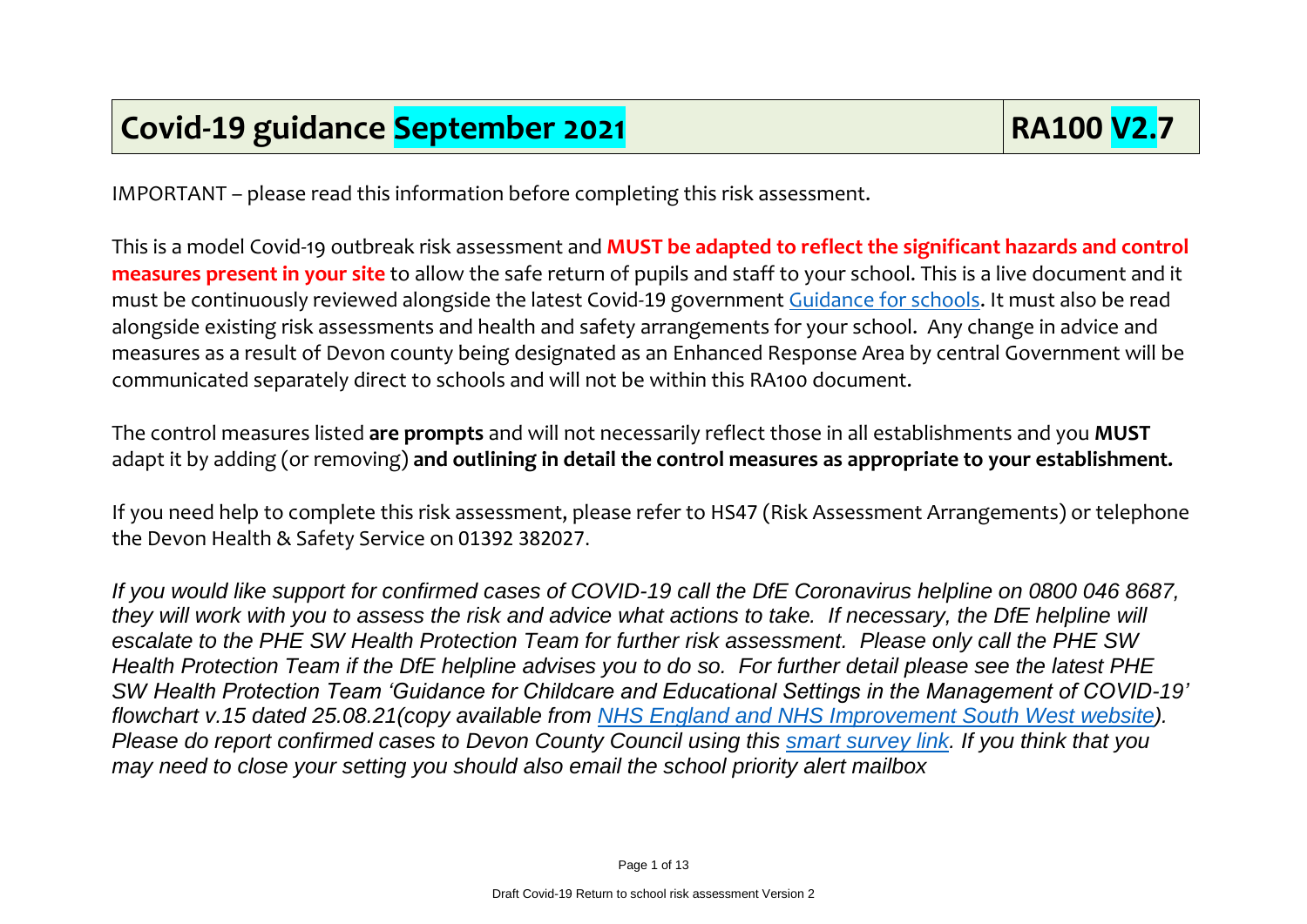|                                                                                                                                                                                                                                                                                                                                                                                                                                                                                                                                                                                                                                                                                                                                                                                                                                                                    | Establishment/Department:<br>Lew Trenchard C of E Primary School | <b>Establishment Risk</b><br><b>Assessment</b>                                                                                                                                                            | <b>RA100 V2.7</b> |
|--------------------------------------------------------------------------------------------------------------------------------------------------------------------------------------------------------------------------------------------------------------------------------------------------------------------------------------------------------------------------------------------------------------------------------------------------------------------------------------------------------------------------------------------------------------------------------------------------------------------------------------------------------------------------------------------------------------------------------------------------------------------------------------------------------------------------------------------------------------------|------------------------------------------------------------------|-----------------------------------------------------------------------------------------------------------------------------------------------------------------------------------------------------------|-------------------|
|                                                                                                                                                                                                                                                                                                                                                                                                                                                                                                                                                                                                                                                                                                                                                                                                                                                                    | Address: Lewdonw, Okehampton, Devon                              |                                                                                                                                                                                                           |                   |
| Person(s)/Group at Risk<br><b>Staff, Pupils, Visitors and Contractors</b><br>This risk assessment explains the actions school leaders should take to minimise the risk of<br>transmission of COVID-19 in their school Stage 4 Road Map September 2021. This includes<br>public health advice, endorsed by Public Health England (PHE).                                                                                                                                                                                                                                                                                                                                                                                                                                                                                                                             |                                                                  | Date assessment completed:<br>This document is to remain under<br>constant review due to the fast-<br>changing nature of DfE / Government<br>guidance in response to the challenges<br>posed by Covid-19. |                   |
| This risk assessment is generic and outlines the Baseline COVID-19 control measures. Also<br>included is brief information on additional measures that may be recommended by DfE/PHE<br>SW or DCC Public Health if settings meet the threshold for further public health actions (as<br>defined in the <b>Contingency Framework</b> for Education and Childcare settings). Each school is<br>responsible for reviewing and amending to ensure it is applicable to their setting and the<br>latest government guidance and must consult with their staff regarding the risks and control<br>measures being implemented.<br>General guidance on completing risk assessments is available at arrangements note HS47.<br>When conducting the risk assessment. it is important that the school adopts a considered<br>collaborative approach in line with DfE Guidance. |                                                                  | <b>Assessor(s): Louise Hussey</b>                                                                                                                                                                         |                   |

| <b>Significant Hazard Section</b>                                                                           | Control measures in place<br>Additional measures or actions not included in this column below<br>should be put in the assessor's recommendations at the end of this<br>document | <b>Optional: School's comments</b><br>re. mitigations put in place                              |
|-------------------------------------------------------------------------------------------------------------|---------------------------------------------------------------------------------------------------------------------------------------------------------------------------------|-------------------------------------------------------------------------------------------------|
| Keep occupied spaces well<br>ventilated                                                                     |                                                                                                                                                                                 |                                                                                                 |
| Poorly ventilated spaces leading<br>to risks of coronavirus spreading<br>Ventilation to reduce transmission | Ventilation and AC systems working optimally.<br>Heating used as necessary to ensure comfort levels are maintained<br>$\bullet$<br>when the building is occupied.               | Hall is poorly ventilated so when<br>possible the front door will be<br>opened to air the room. |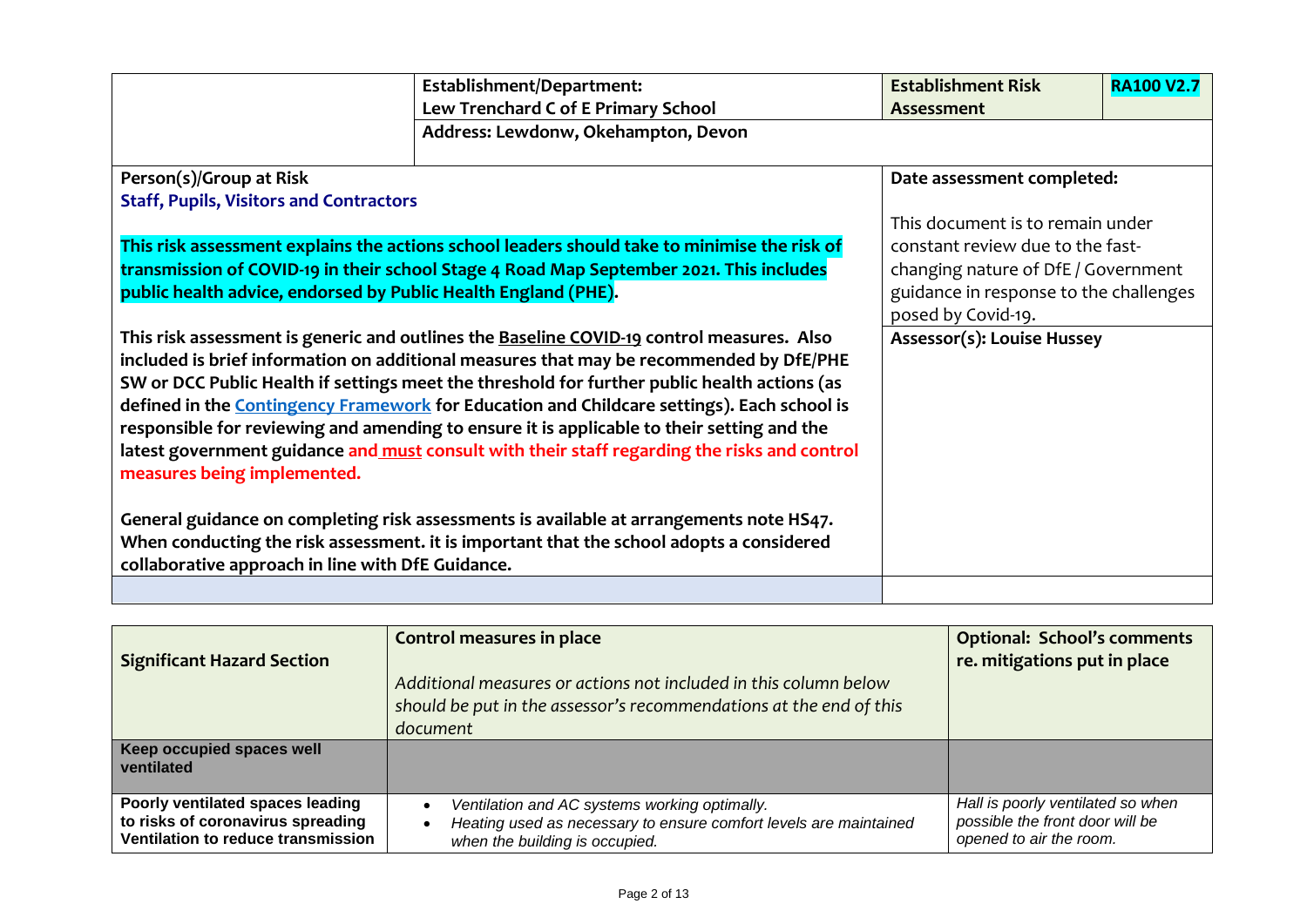| <b>Health and Safety Executive</b><br>guidance on air conditioning and<br>ventilation during the coronavirus<br>outbreak and CIBSE COVID-19<br>advice provides more information.<br>DfE is working with the Scientific<br><b>Advisory Group for Emergencies</b><br>(SAGE) and NHS England on a pilot<br>project to measure CO2 levels in<br>classrooms and exploring options to<br>help improve ventilation in settings<br>where needed.<br><b>Maintain appropriate cleaning</b> | Keep windows open wide enough to provide some natural background<br>$\bullet$<br>ventilation and open internal doors to increase air flow.<br>Open windows fully when rooms are unoccupied for longer periods to<br>purge the air (e.g. lunch times and before and after school).<br>Action taken to prevent occupants being exposed to draughts. For<br>example, partially open high-level windows as oppose to low-level<br>windows, close external doors and arrange the furniture if appropriate<br>and possible.<br>Use fans for good air circulation.<br>Air conditioning systems that normally run with a recirculation mode set<br>$\bullet$<br>up to run on full outside air.<br>Ventilation's system that removes and recirculates air to different<br>rooms is turned off.<br>Ventilation system remains on at all times, even when the building is<br>unoccupied. The system set to operate at lower ventilation rates<br>during evenings and weekends.<br>Occupants encouraged to wear additional, suitable indoor clothing. (If<br>they have to wear coats, scarves and other outdoor clothing the room<br>would be considered too cold and the above steps must be<br>considered).<br>Ensure staff meetings and insets are in rooms with suitable and<br>sufficient ventilation<br>A robust risk assessment process should include the following:<br>How is each room in the establishment being ventilated?<br>$\bullet$<br>How many people are going to be using the room - more people<br>greater the risk<br>What activities are being done in that room - lots of people talking,<br>shouting, more risk<br>C02 monitors are only a tool to identify poorly ventilated areas - they<br>$\bullet$<br>are not to be used as a mechanism to 'measure safe thresholds' and to<br>be used with the HSE suitability chart.<br>Risk assessment video link https://youtu.be/hkK_LZeUGXM<br>It is advisable to use a thermometer to monitor temperatures where opening<br>windows and doors is being used as a mechanism to aid ventilation. For more<br>information on suitable workplace temperatures see HSE: Guidance on<br>temperature in the workplace | Doors to the Rainbow, Junior Quiet<br>Room and Computer Suite will<br>need to be left open as there are no<br>windows in those rooms. |
|----------------------------------------------------------------------------------------------------------------------------------------------------------------------------------------------------------------------------------------------------------------------------------------------------------------------------------------------------------------------------------------------------------------------------------------------------------------------------------|-------------------------------------------------------------------------------------------------------------------------------------------------------------------------------------------------------------------------------------------------------------------------------------------------------------------------------------------------------------------------------------------------------------------------------------------------------------------------------------------------------------------------------------------------------------------------------------------------------------------------------------------------------------------------------------------------------------------------------------------------------------------------------------------------------------------------------------------------------------------------------------------------------------------------------------------------------------------------------------------------------------------------------------------------------------------------------------------------------------------------------------------------------------------------------------------------------------------------------------------------------------------------------------------------------------------------------------------------------------------------------------------------------------------------------------------------------------------------------------------------------------------------------------------------------------------------------------------------------------------------------------------------------------------------------------------------------------------------------------------------------------------------------------------------------------------------------------------------------------------------------------------------------------------------------------------------------------------------------------------------------------------------------------------------------------------------------------------------------------------------------------------------------------------------|---------------------------------------------------------------------------------------------------------------------------------------|
| regimes                                                                                                                                                                                                                                                                                                                                                                                                                                                                          |                                                                                                                                                                                                                                                                                                                                                                                                                                                                                                                                                                                                                                                                                                                                                                                                                                                                                                                                                                                                                                                                                                                                                                                                                                                                                                                                                                                                                                                                                                                                                                                                                                                                                                                                                                                                                                                                                                                                                                                                                                                                                                                                                                         |                                                                                                                                       |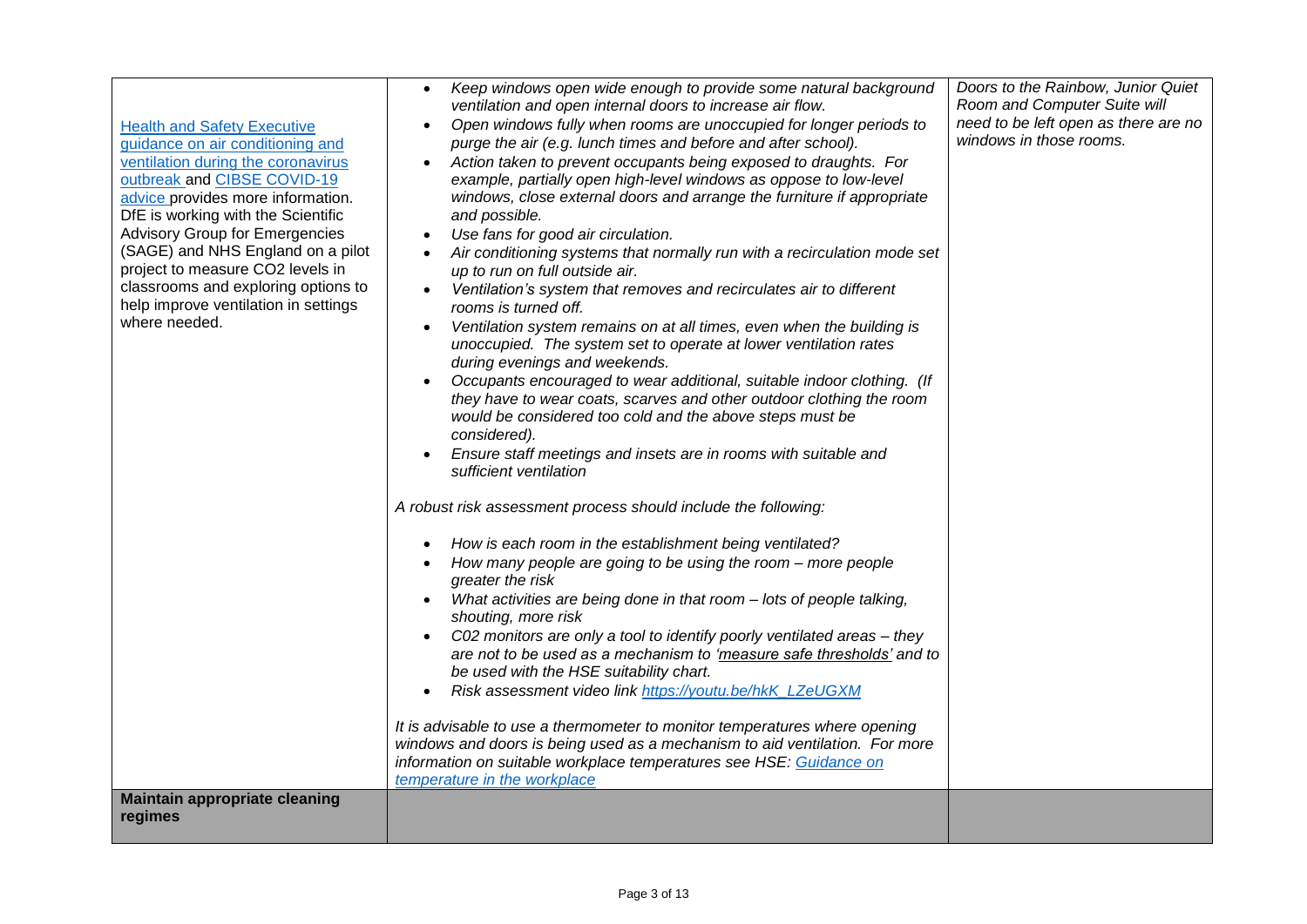| You should put in place and maintain<br>an appropriate cleaning schedule. | Reduced clutter and removing difficult to clean items to make cleaning<br>$\bullet$<br>easier.<br>Cleaning using standard cleaning products such as detergents and<br>bleach, paying attention to all surfaces but especially ones that are<br>touched frequently, such as door handles, light switches, work<br>surfaces, remote controls and electronic devices.<br>Surfaces that are frequently touched and by many people in common<br>$\bullet$<br>areas to be cleaned twice a day.<br>Avoid sharing work equipment by allocating it on a personal basis or<br>put cleaning regimes in place to clean between each user.<br>Identify where you can reduce people touching surfaces, for example<br>by leaving doors open (except fire doors) or providing contactless<br>payment.<br>Keep surfaces clear to make it easier to clean and reduce the<br>likelihood of contaminating objects.<br>Provide more bins and empty them more often.<br>$\bullet$<br>Toilets and communal areas to be cleaned regularly, with a process of<br>recording - displaying cleaning schedules.<br>Sanitising spray and paper towels to be provided in classrooms for use<br>by members of staff. If using cloths - disposable or appropriate<br>washing and drying process.<br>Thorough cleaning of rooms at the end of the day. This should include regular<br>cleaning of areas and equipment (for example, twice per day), with a particular<br>focus on frequently touched surfaces.<br>PHE has published guidance on the cleaning of non-healthcare settings | Lunchtime Cleaning will continue.                                                                                                                                                                                     |
|---------------------------------------------------------------------------|--------------------------------------------------------------------------------------------------------------------------------------------------------------------------------------------------------------------------------------------------------------------------------------------------------------------------------------------------------------------------------------------------------------------------------------------------------------------------------------------------------------------------------------------------------------------------------------------------------------------------------------------------------------------------------------------------------------------------------------------------------------------------------------------------------------------------------------------------------------------------------------------------------------------------------------------------------------------------------------------------------------------------------------------------------------------------------------------------------------------------------------------------------------------------------------------------------------------------------------------------------------------------------------------------------------------------------------------------------------------------------------------------------------------------------------------------------------------------------------------------------------------------------------------------------|-----------------------------------------------------------------------------------------------------------------------------------------------------------------------------------------------------------------------|
| Ensure good hygiene for everyone                                          |                                                                                                                                                                                                                                                                                                                                                                                                                                                                                                                                                                                                                                                                                                                                                                                                                                                                                                                                                                                                                                                                                                                                                                                                                                                                                                                                                                                                                                                                                                                                                        |                                                                                                                                                                                                                       |
| Hand & Respiratory hygiene                                                | Whilst DfE guidance removes the need for schools to use 'bubbles' PHE<br>advice is if you can keep mixing to a minimum, it does reduce transmission<br>along with:<br>COVID-19 posters/ signage displayed.<br>$\bullet$<br>Frequent and thorough hand cleaning is regular practice.<br>Pupils and staff to clean their hands when they arrive at school, when<br>they return from breaks, when they change rooms and before and after<br>eating.<br>Sufficient handwashing facilities are available.<br>$\bullet$<br>Where there is no sink, hand sanitiser provided in classrooms.<br>$\bullet$<br>Skin friendly skin cleaning wipes used as an alternative to hand washing or<br>sanitiser.                                                                                                                                                                                                                                                                                                                                                                                                                                                                                                                                                                                                                                                                                                                                                                                                                                                          | All areas of the school and all<br>classrooms have refilled cleaning<br>kits and hand sanitizer.<br>New bins purchased where lids<br>have broken.<br>Classes will have new term<br>refresher on hygiene expectations. |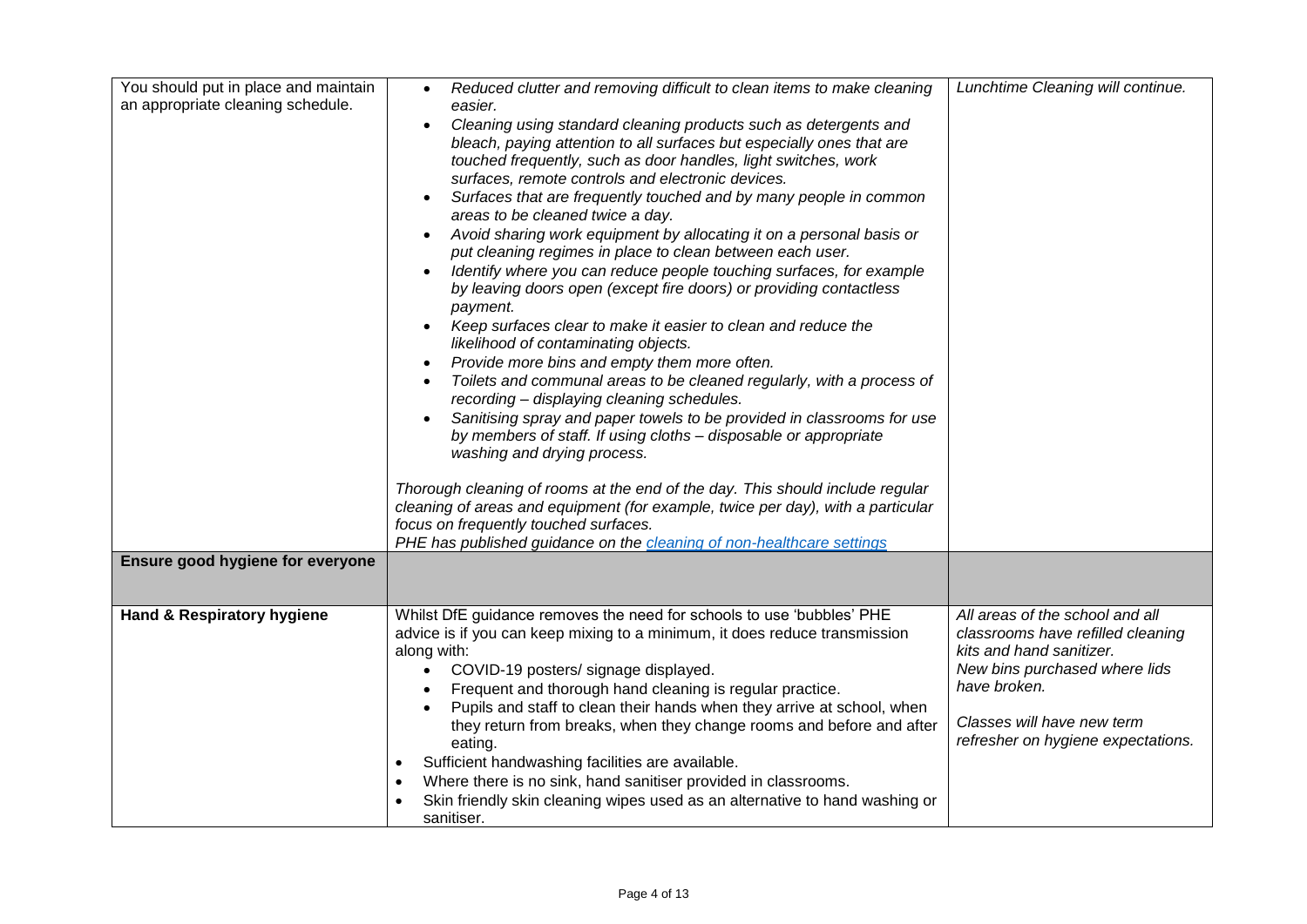|                                                                                                                                                                 | Staff help is available for pupils who have trouble cleaning their hands<br>independently (e.g. small children and pupils with complex needs).<br>Use resources such as "e-bug" to teach effective hand hygiene etc.<br>$\bullet$<br>Adults and pupils are encouraged not to touch their mouth, eyes and nose.<br>$\bullet$<br>Adults and pupils encouraged to use a tissue to cough or sneeze and use<br>$\bullet$<br>bins for tissue waste ('catch it, bin it, kill it').<br>Tissues to be provided.<br>$\bullet$<br>Bins for tissues provided and are emptied throughout the day.<br>$\bullet$                                                                                                                                                               |                                                |
|-----------------------------------------------------------------------------------------------------------------------------------------------------------------|-----------------------------------------------------------------------------------------------------------------------------------------------------------------------------------------------------------------------------------------------------------------------------------------------------------------------------------------------------------------------------------------------------------------------------------------------------------------------------------------------------------------------------------------------------------------------------------------------------------------------------------------------------------------------------------------------------------------------------------------------------------------|------------------------------------------------|
|                                                                                                                                                                 | <b>Respiratory hygiene</b><br>The 'catch it, bin it, kill it' approach continues to be very important.<br>The e-Bug COVID-19 website contains free resources for you, including<br>materials to encourage good hand and respiratory hygiene.<br>N.B. please note that face covering guidance has changed due to Devon<br>becoming an 'Enhanced Response Area', the following points describe the<br>situation outside of ERA status.<br>• Although from Step 4, face coverings will no longer be advised for<br>pupils, staff and visitors, persons choosing to wear face coverings as a<br>precaution will not be deterred when outside the classroom.<br>Where staff are in crowded spaces, face masks may be recommended<br>$\bullet$<br>(but not required). |                                                |
|                                                                                                                                                                 | There are good hygiene measures that can be used in:                                                                                                                                                                                                                                                                                                                                                                                                                                                                                                                                                                                                                                                                                                            |                                                |
|                                                                                                                                                                 | https://www.england.nhs.uk/south/wp-content/uploads/sites/6/2021/08/spotty-<br>book-2021.pdf                                                                                                                                                                                                                                                                                                                                                                                                                                                                                                                                                                                                                                                                    |                                                |
|                                                                                                                                                                 | https://www.england.nhs.uk/south/info-professional/public-health/infection-<br>winter/schools-and-nurseries-guidance/                                                                                                                                                                                                                                                                                                                                                                                                                                                                                                                                                                                                                                           |                                                |
|                                                                                                                                                                 | DCC Health and Safety Arrangements: - Infection Control HS26                                                                                                                                                                                                                                                                                                                                                                                                                                                                                                                                                                                                                                                                                                    |                                                |
| <b>Conditions for use of fluid</b><br>resistant face mask and other<br>equipment when dealing with a<br>symptomatic child are clear and<br>understood by staff. | If a child, young person or other learner becomes unwell with symptoms of<br>coronavirus while in their setting and needs direct personal care until they can<br>return home a face mask should be worn by the supervising adult if a distance<br>of 2 meters cannot be maintained.                                                                                                                                                                                                                                                                                                                                                                                                                                                                             | The hub still has a complete<br>isolation kit. |
|                                                                                                                                                                 | If contact with the child or young person is necessary, then gloves, an apron<br>and a face mask should be worn by the supervising adult. If a risk assessment<br>determines that there is a risk of splashing to the eyes, for example from<br>coughing, spitting, or vomiting, then eye protection should also be worn<br>Ensuring that fluid resistant face masks are available for all schools and that a<br>supply is maintained.                                                                                                                                                                                                                                                                                                                          |                                                |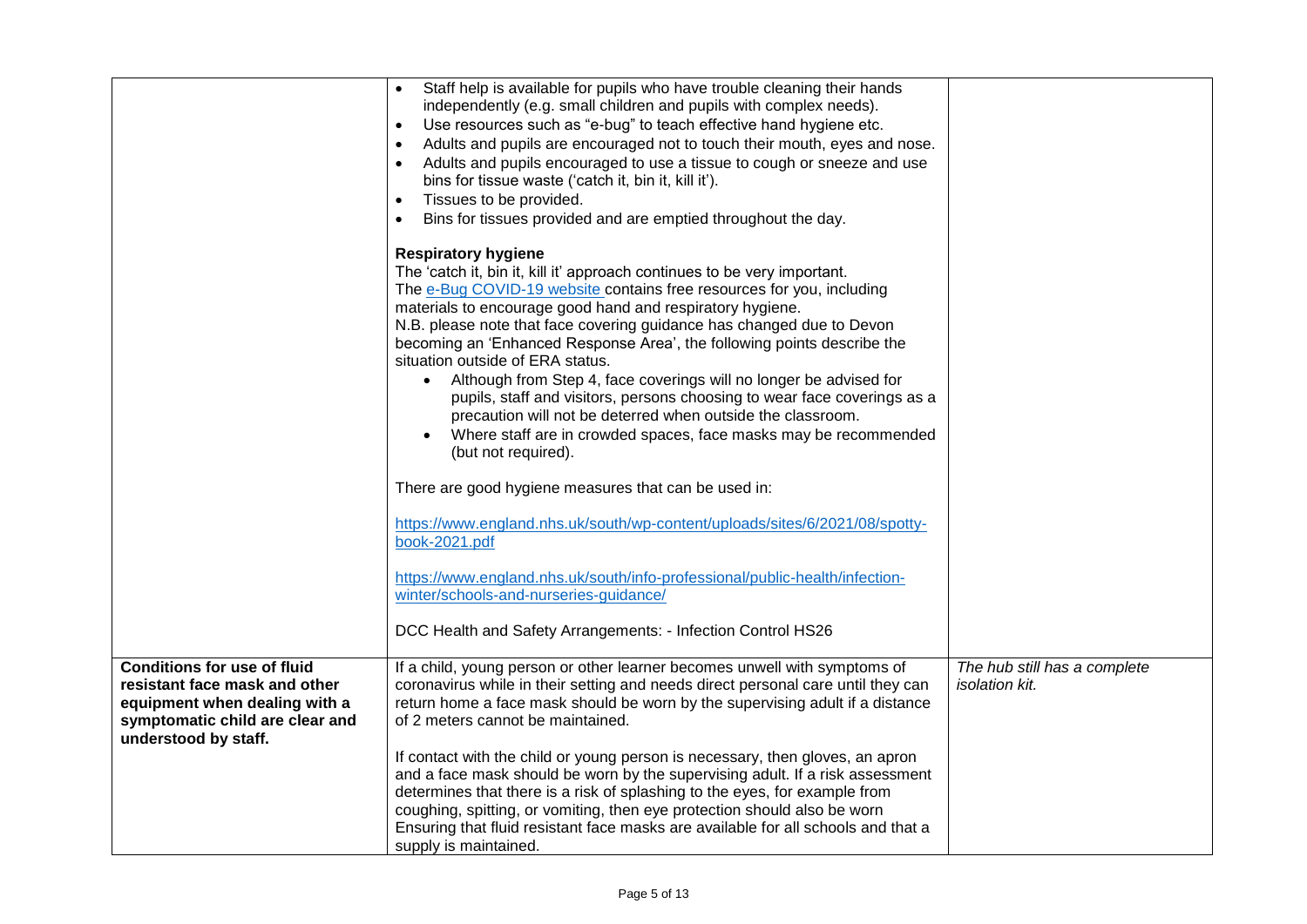| equipment-ppe<br><b>Staff use of PPE</b><br>guidance<br>equipment-ppe<br><b>Staff related issues</b><br><b>Accessing testing arrangements</b><br>for all staff<br>Drive.<br><b>Symptoms</b><br><b>Vaccination</b><br>Dealing with confirmed case/<br>cases and outbreak.                                                                          | childrens-social-care-settings-including-the-use-of-personal-protective-<br>Pupils whose care routinely already involves the use of PPE due to their<br>intimate care needs will continue to receive their care in the same way. Follow<br>https://www.gov.uk/government/publications/safe-working-in-education-<br>childcare-and-childrens-social-care/safe-working-in-education-childcare-and-<br>childrens-social-care-settings-including-the-use-of-personal-protective-<br>Guidance on the new asymptomatic testing programmes taking place in<br>schools are on a shared document platform hosted by DfE, including FAQ, | PPE is available for staff as<br>needed.<br>To continue - Sundays and<br>Wednesdays for September until |
|---------------------------------------------------------------------------------------------------------------------------------------------------------------------------------------------------------------------------------------------------------------------------------------------------------------------------------------------------|--------------------------------------------------------------------------------------------------------------------------------------------------------------------------------------------------------------------------------------------------------------------------------------------------------------------------------------------------------------------------------------------------------------------------------------------------------------------------------------------------------------------------------------------------------------------------------------------------------------------------------|---------------------------------------------------------------------------------------------------------|
|                                                                                                                                                                                                                                                                                                                                                   |                                                                                                                                                                                                                                                                                                                                                                                                                                                                                                                                                                                                                                |                                                                                                         |
|                                                                                                                                                                                                                                                                                                                                                   |                                                                                                                                                                                                                                                                                                                                                                                                                                                                                                                                                                                                                                |                                                                                                         |
|                                                                                                                                                                                                                                                                                                                                                   |                                                                                                                                                                                                                                                                                                                                                                                                                                                                                                                                                                                                                                |                                                                                                         |
|                                                                                                                                                                                                                                                                                                                                                   | webinars and step-by-step 'how to guides.<br>For secondary schools - Resources - Google Drive.<br>For primary schools - Primary Schools Document Sharing Platform - Google                                                                                                                                                                                                                                                                                                                                                                                                                                                     | further guidance is received.                                                                           |
|                                                                                                                                                                                                                                                                                                                                                   | Deliver strong messaging about signs and symptoms of Covid-19, isolation<br>advice and testing to support prompt isolation of suspected cases                                                                                                                                                                                                                                                                                                                                                                                                                                                                                  | Warn and inform template letters<br>will be used to remind parents.                                     |
|                                                                                                                                                                                                                                                                                                                                                   | Encourage vaccination uptake for staff                                                                                                                                                                                                                                                                                                                                                                                                                                                                                                                                                                                         | All staff are double vaccinated.                                                                        |
| symptoms.                                                                                                                                                                                                                                                                                                                                         | Case (possible vs confirmed case)<br>Possible: anyone with either a high temperature, a new, continuous cough or a<br>loss of, or change to, your sense of smell or taste (and awaiting a test)<br>Confirmed: PCR or LFD test positive case of COVID-19 with or without                                                                                                                                                                                                                                                                                                                                                        |                                                                                                         |
| <b>Close Contact requirements</b><br>Individuals identified as close contacts are not required to self-isolate if<br>any of the following apply:<br>they are fully vaccinated (e.g. at least 2 weeks after second dose)<br>they are below the age of 18 years and 6 months<br>they have taken part in or are currently part of an approved COVID- |                                                                                                                                                                                                                                                                                                                                                                                                                                                                                                                                                                                                                                | See school specific safer working<br>procedures.                                                        |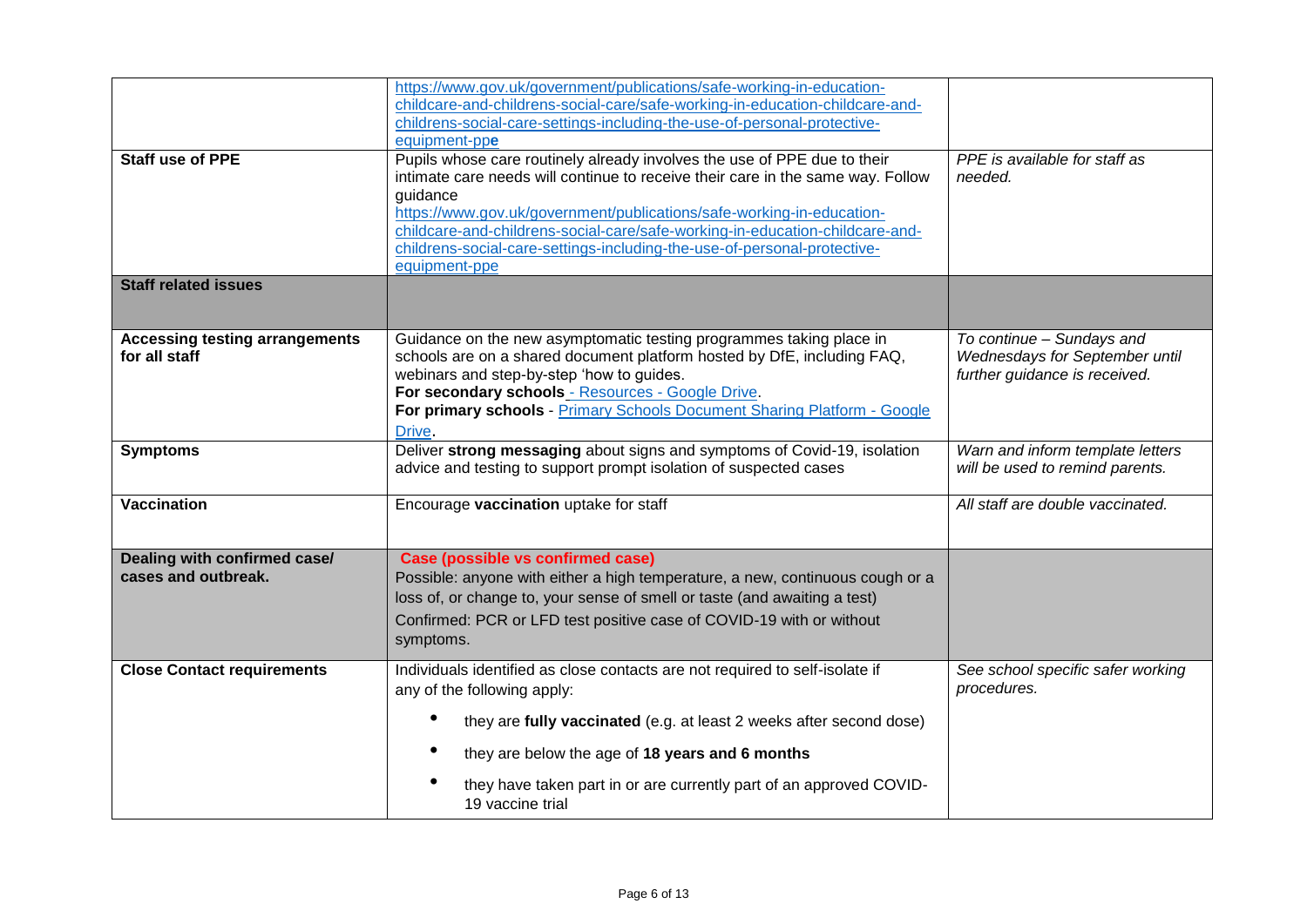|               | they are not able to get vaccinated for medical reasons                                                                                                                                                                                                                                                                                                                                                                                                                                                                                                                                                                                                                                                                                                                                                                                                                                                                                                                                                                                                        |                                                  |
|---------------|----------------------------------------------------------------------------------------------------------------------------------------------------------------------------------------------------------------------------------------------------------------------------------------------------------------------------------------------------------------------------------------------------------------------------------------------------------------------------------------------------------------------------------------------------------------------------------------------------------------------------------------------------------------------------------------------------------------------------------------------------------------------------------------------------------------------------------------------------------------------------------------------------------------------------------------------------------------------------------------------------------------------------------------------------------------|--------------------------------------------------|
|               | Close contacts who are not required to isolate will be advised to:                                                                                                                                                                                                                                                                                                                                                                                                                                                                                                                                                                                                                                                                                                                                                                                                                                                                                                                                                                                             |                                                  |
|               | take a PCR test (do not need to isolate whilst awaiting result but will<br>need to isolate as a case if positive)                                                                                                                                                                                                                                                                                                                                                                                                                                                                                                                                                                                                                                                                                                                                                                                                                                                                                                                                              |                                                  |
|               | limit close contact with others outside their household                                                                                                                                                                                                                                                                                                                                                                                                                                                                                                                                                                                                                                                                                                                                                                                                                                                                                                                                                                                                        |                                                  |
|               | wear a face covering in enclosed spaces                                                                                                                                                                                                                                                                                                                                                                                                                                                                                                                                                                                                                                                                                                                                                                                                                                                                                                                                                                                                                        |                                                  |
|               | limit contact with clinically extremely vulnerable                                                                                                                                                                                                                                                                                                                                                                                                                                                                                                                                                                                                                                                                                                                                                                                                                                                                                                                                                                                                             |                                                  |
|               | participate in twice weekly LFD testing if eligible                                                                                                                                                                                                                                                                                                                                                                                                                                                                                                                                                                                                                                                                                                                                                                                                                                                                                                                                                                                                            |                                                  |
| Cases -staff  | For all cases relating to staff, please also see the guidance for workplaces:<br>For cases in staff, settings should call the Self-Isolation Service Hub on 020<br>3743 6715 as soon as they are aware. Employers will need to provide the 8-<br>digit NHS Test and Trace account ID of the person who tested positive,<br>alongside the names of co-workers identified as close contacts to ensure they<br>are registered with NHS Test and Trace and receive the necessary public<br>health advice.                                                                                                                                                                                                                                                                                                                                                                                                                                                                                                                                                          | See school specific safer working<br>procedures. |
| Cases- pupils | Children who are unwell should not attend the setting and should remain at<br>home until their acute symptoms resolve (+24 hours for a fever).<br>IF these symptoms develop into cough, temperature, changes<br>to taste and smell, should isolate and test.<br>IF test negative to COVID-19, still need to remain at home until<br>at least 24 fever free and acute symptoms resolved.<br>Parents and settings should not try and 'second guess' diagnosis - if<br>have the key symptoms, isolate and test.<br>Examples of acute symptoms with which children should not attend<br>school/nursery include fever, muscle aches, hacking cough.<br>Follow public health advice on managing confirmed cases of COVID-19 see<br>Schools COVID-19 operational guidance - GOV.UK (www.gov.uk)<br>Ensure the case isolates for 10 days<br>Household of the case isolates for 10 days (unless fully vaccinated or<br>aged under 18 years and 6 months)<br>If positive case came from an LFD test, case should take a<br>confirmatory PCR test within 48hrs of the LFD |                                                  |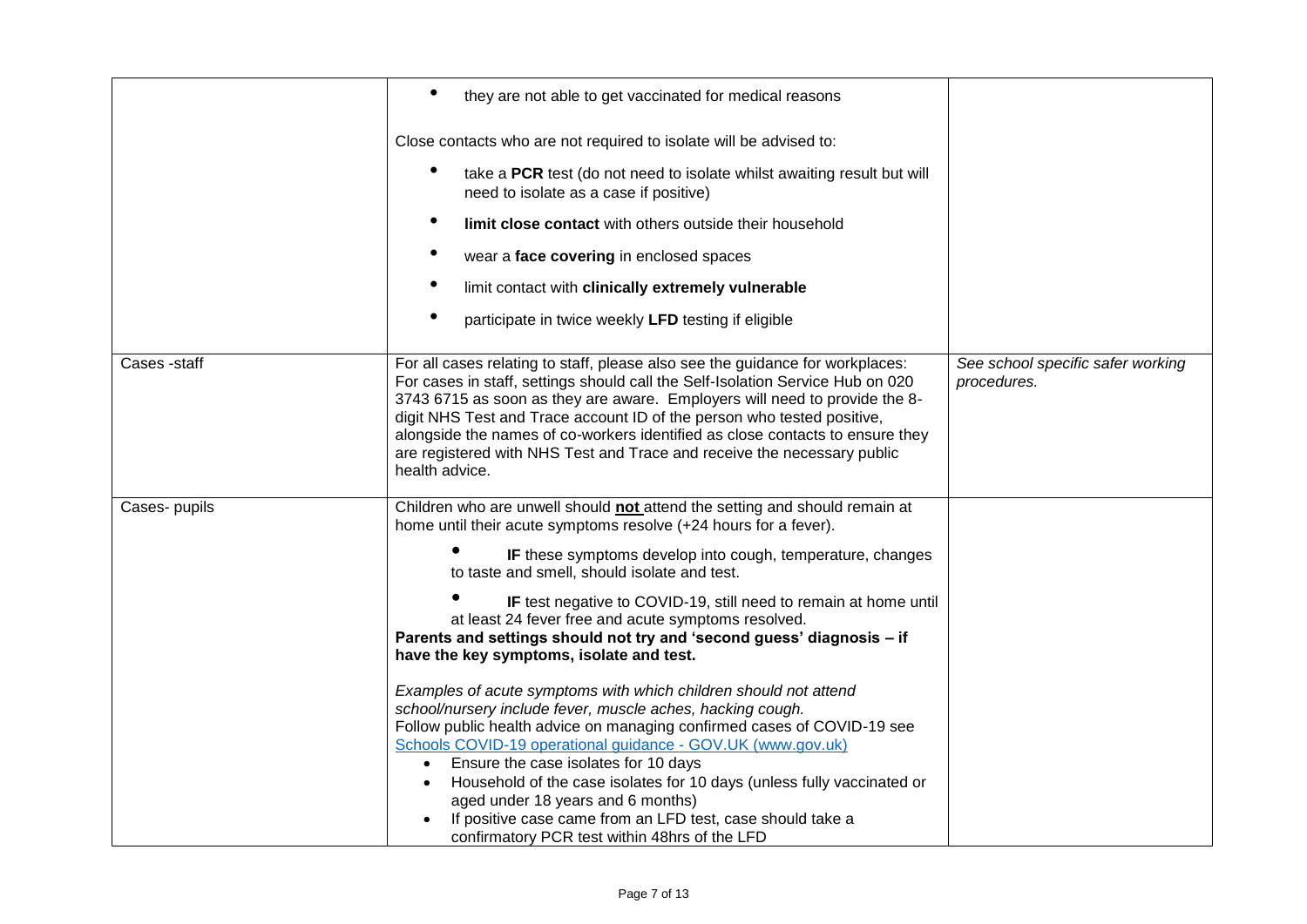|                                                        | Following a pupil PCR positive NHS Test and Trace will speak to the<br>case (or parent/carer) to identify close contacts and advice on isolation<br>as required and to get a PCR test<br>Staff and pupils who do not need to isolate should continue to attend<br>school as normal<br>Clean and disinfect rooms the case was in, using appropriate PPE<br>$\bullet$<br>Case and any isolating contacts can return once isolation period is<br>completed, as long as they are well<br><b>Escalation criteria:</b><br>If you have any infection control concerns or questions call the DfE<br>Coronavirus helpline on 0800 046 8687 for advice. If your setting meets the<br>following thresholds for extra action (outlined in the Contingency Framework),<br>the DfE helpline will escalate to the SW PHE Health Protection Team when a<br>risk assessment is required. DCC Public Health Team can also assist. |                                                                                                                                                                                                                |
|--------------------------------------------------------|-----------------------------------------------------------------------------------------------------------------------------------------------------------------------------------------------------------------------------------------------------------------------------------------------------------------------------------------------------------------------------------------------------------------------------------------------------------------------------------------------------------------------------------------------------------------------------------------------------------------------------------------------------------------------------------------------------------------------------------------------------------------------------------------------------------------------------------------------------------------------------------------------------------------|----------------------------------------------------------------------------------------------------------------------------------------------------------------------------------------------------------------|
| Case Thresholds                                        | For most education and childcare settings:<br>5 children, pupils, students or staff, who are likely to have mixed<br>closely, test positive for COVID-19 within a 10-day period.<br>10% of children, pupils, students or staff who are likely to have mixed<br>$\bullet$<br>closely test positive for COVID-19 within a 10-day period.<br>There are any admissions to hospital for COVID-19.<br>You are having problems implementing the control measures OR you<br>have applied the control measures and are still seeing a significant rise<br>in cases.<br>For special schools, residential settings, and settings that operate with<br>20 or fewer children, pupils, students and staff at any one time:<br>2 children, pupils, students and staff, who are likely to have mixed<br>closely, test positive for COVID-19 within a 10-day period.                                                             | School will seek and follow PHE<br>guidance in this case.                                                                                                                                                      |
| Contingency framework and<br>outbreak control measures | Schools are required to update their contingency plan (or outbreak<br>management plan) and describe how they will respond if children, pupils, or<br>staff test positive for COVID-19, how they will operate if they are advised to<br>reintroduce any measures to help break chains of transmission. Such<br>measures should be considered in addition to the day-to-day control measures<br>being implemented by schools, PHE SW Health Protection Team have defined<br>4 levels:<br>Baseline measures which settings should have in place at all times:<br>Pupils in secondary schools and colleges should be tested twice on<br>site at an Asymptomatic Testing Site upon their return in the Autumn<br>Term (3-5 days apart). Following this, staff and students in secondary<br>schools and colleges, and staff in primary schools should test                                                            | See separate contingency plan<br>quidance.<br>https://assets.publishing.service.go<br>v.uk/government/uploads/system/u<br>ploads/attachment data/file/101170<br>4/20210817_Contingency_Framew<br>ork_FINAL.pdf |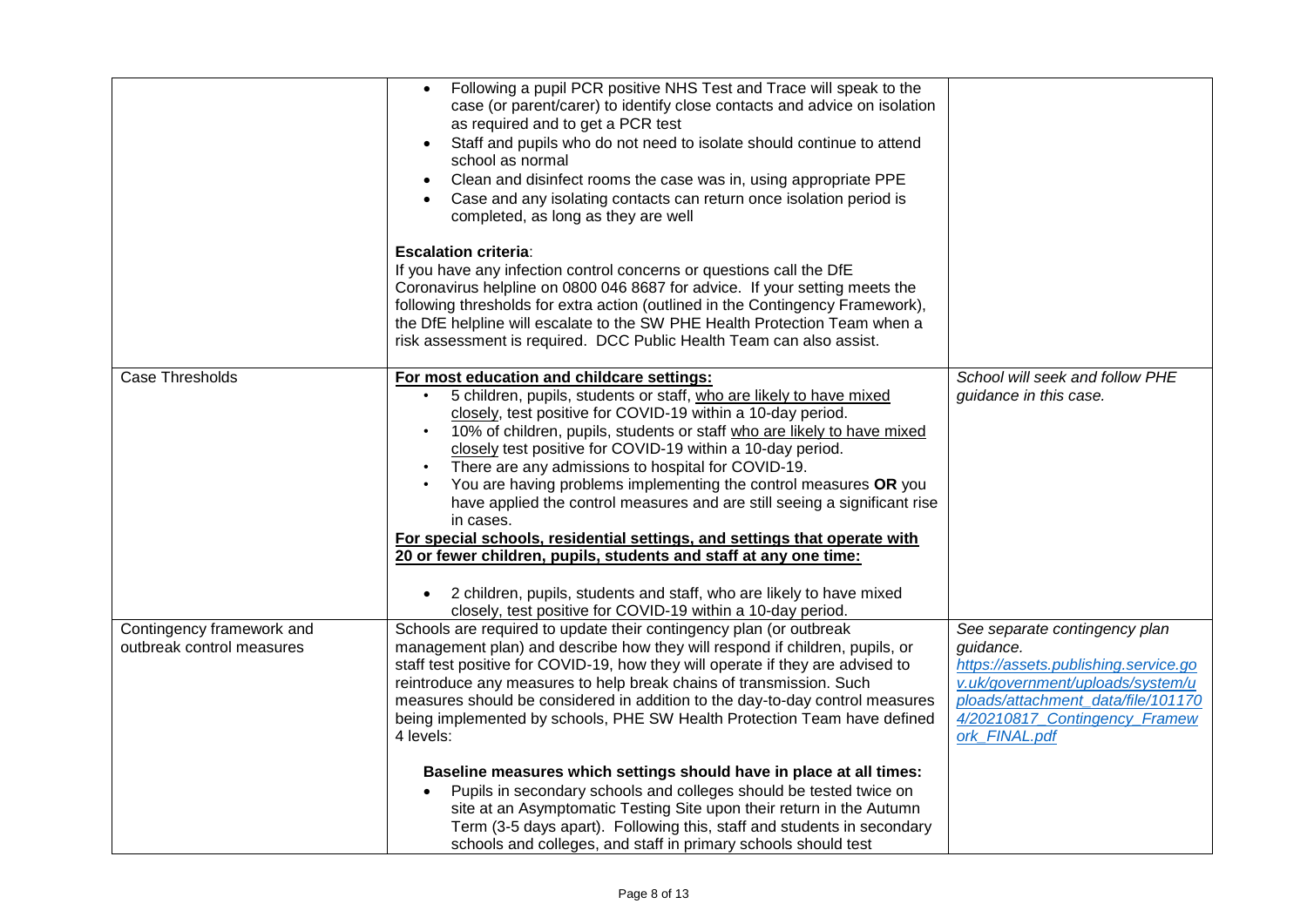| themselves using LFDs twice a week using home test kits until the end<br>of September when this is reviewed. Early years and wrap around<br>childcare staff should continue to test twice weekly as they have done<br>during the summer. Twice weekly testing for staff and students in HE<br>settings will continue until the end of September<br>Follow and promote public health guidance on testing, self-isolation<br>and managing confirmed cases of COVID-19<br>Setting based contact tracing of staff cases and staff contacts to be<br>$\bullet$<br>reported to the Self-Isolation Hub (020 3743 6715)<br>Continue good hygiene measures, maintain appropriate cleaning<br>$\bullet$<br>regimes, keep occupied spaces well ventilated<br>Appropriate use of PPE<br>Continue strong messaging about signs and symptoms of COVID-19,<br>isolation advice and testing |  |
|-----------------------------------------------------------------------------------------------------------------------------------------------------------------------------------------------------------------------------------------------------------------------------------------------------------------------------------------------------------------------------------------------------------------------------------------------------------------------------------------------------------------------------------------------------------------------------------------------------------------------------------------------------------------------------------------------------------------------------------------------------------------------------------------------------------------------------------------------------------------------------|--|
| Encourage vaccination uptake for eligible staff and students<br>Additional outbreak control measures - If the threshold for extra action<br>(set out in the Contingency Framework) is met, additional outbreak<br>measures may be considered that are appropriate and proportionate to<br>your school. These can be implemented by the school without<br>additional support/approval:<br>Providing a 'warn and inform' letter to parents<br>$\bullet$<br>Strengthening communications to encourage testing (staff and<br>$\bullet$<br>secondary aged pupils only)<br>Consider moving activities outside (including exercise, assemblies and<br>$\bullet$<br>classes)<br>Further improvement of ventilation indoors, one-off enhanced cleaning<br>(focus on touch points and shared equipment)<br>Reviewing and reinforcing hygiene measures<br>$\bullet$                    |  |
| <b>Enhanced</b> or Exceptional outbreak control measures - can be<br>recommended following an Incident Management Team (IMT) or Outbreak<br>Control Team meeting (OCT) and risk assessment undertaken with the<br>Local Authority (or Health Protection Team (HPT)*.<br>Note: additional measures may also be advised by a Director of Public Health<br>across an entire area if an Enhanced Response Package (ERA) is in place<br>(your LA will communicate this to you)<br>Contingency framework: education and childcare settings<br>Actions for schools during the coronavirus outbreak                                                                                                                                                                                                                                                                                 |  |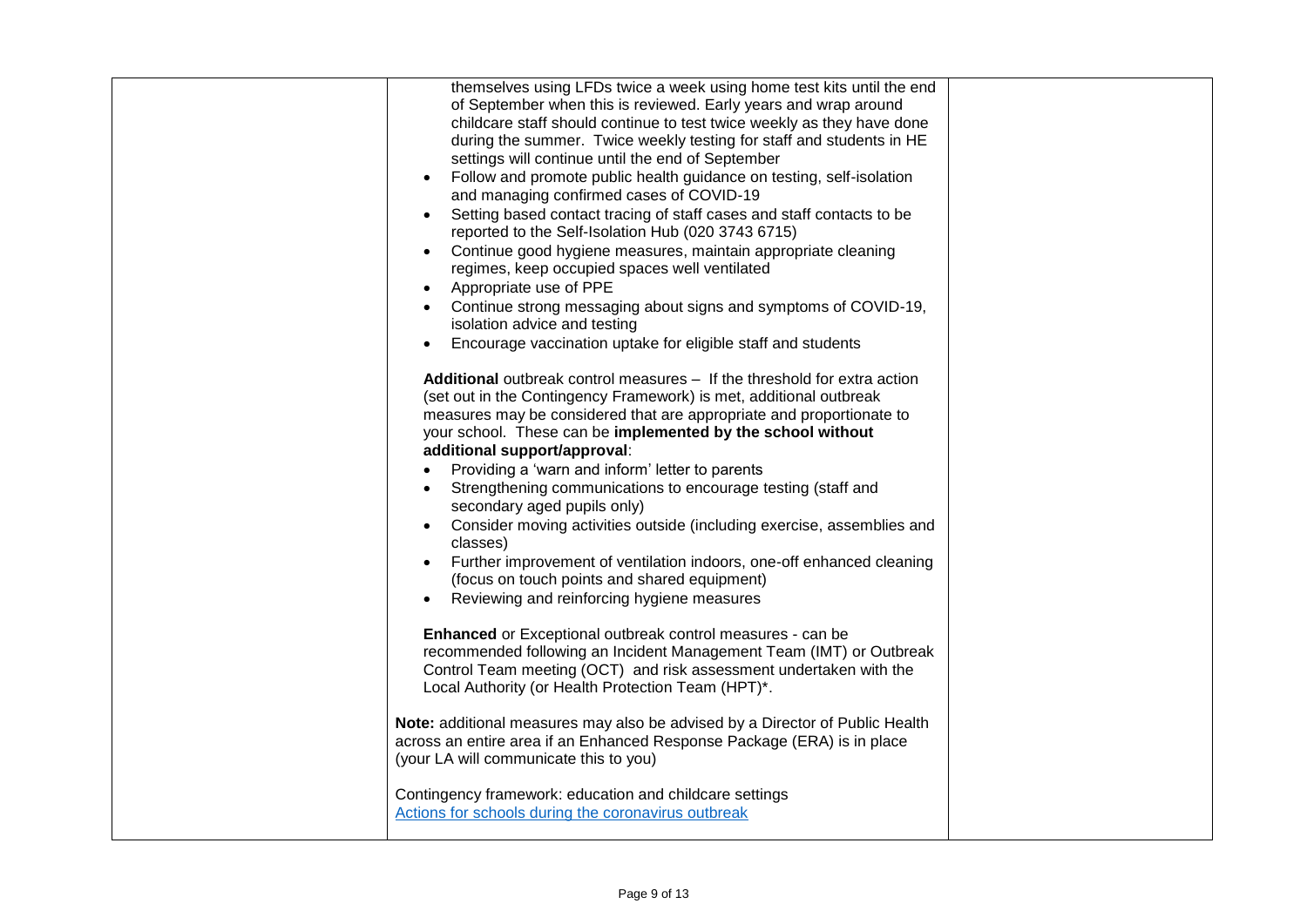| <b>Pupil /staff related issues</b>                                                                                                                        |                                                                                                                                                                                                                                                                                                                                                                                                                                                                                                                                                                                                                                                                                                                                                                                |  |
|-----------------------------------------------------------------------------------------------------------------------------------------------------------|--------------------------------------------------------------------------------------------------------------------------------------------------------------------------------------------------------------------------------------------------------------------------------------------------------------------------------------------------------------------------------------------------------------------------------------------------------------------------------------------------------------------------------------------------------------------------------------------------------------------------------------------------------------------------------------------------------------------------------------------------------------------------------|--|
| Vulnerable groups who are clinically,<br>extremely vulnerable.                                                                                            | All CEV children and young people should attend their education setting unless<br>they are one of the very small number of children and young people under<br>paediatric or other specialist care who have been advised by their GP or<br>clinician not to attend. Further information is available in the guidance on<br>supporting pupils at school with medical conditions.<br>Whilst attendance is mandatory, we recommend that leaders in education work<br>collaboratively with families to reassure them and to help their child return to<br>their everyday activities. Discussions should have a collaborative approach,<br>focusing on the welfare of the child or young person and responding to the<br>concerns of the parent, carer or young person<br><b>FAQ</b> |  |
| Assessment of all staff, including<br>high risk staff with vulnerable /<br>shielding family member, underlying<br>health conditions or other risk factors | A risk assessment should be undertaken with clinically extremely vulnerable<br>and clinically vulnerable. A risk assessment should also be undertaken (or<br>reviewed/updated if one was previously undertaken) with staff who may be<br>anxious about returning to school and/or due to the increased numbers. The<br>'Risk assessment for all staff including vulnerable groups' can be used to aid<br>and record this assessment -<br>https://devoncc.sharepoint.com/:w:/s/PublicDocs/Education/ESoXeZkAQyILup<br>PG5VVG6yQB2iEFDD4pgkko5gBbtOSEkw?e=040Qiy                                                                                                                                                                                                                 |  |
| Pregnant staff                                                                                                                                            | Coronavirus (COVID-19): advice for pregnant employees - GOV.UK<br>(www.gov.uk)<br>- should have a risk assessment in place: Coronavirus (COVID-19) infection<br>and pregnancy (rcog.org.uk) can support risk assessment.<br>- a more precautionary approach advised for those >28 weeks pregnant or for<br>individuals with underlying health conditions that place them at greater risk.                                                                                                                                                                                                                                                                                                                                                                                      |  |
| <b>Transport</b>                                                                                                                                          |                                                                                                                                                                                                                                                                                                                                                                                                                                                                                                                                                                                                                                                                                                                                                                                |  |
| <b>Travel and quarantine</b>                                                                                                                              | Where pupils travel from abroad to attend a boarding school, you will need to<br>explain the rules to pupils and their parents before they travel to the UK. All<br>pupils travelling to England must adhere to travel legislation, details of which<br>are set out in government travel advice. Additional guidance has been issued                                                                                                                                                                                                                                                                                                                                                                                                                                           |  |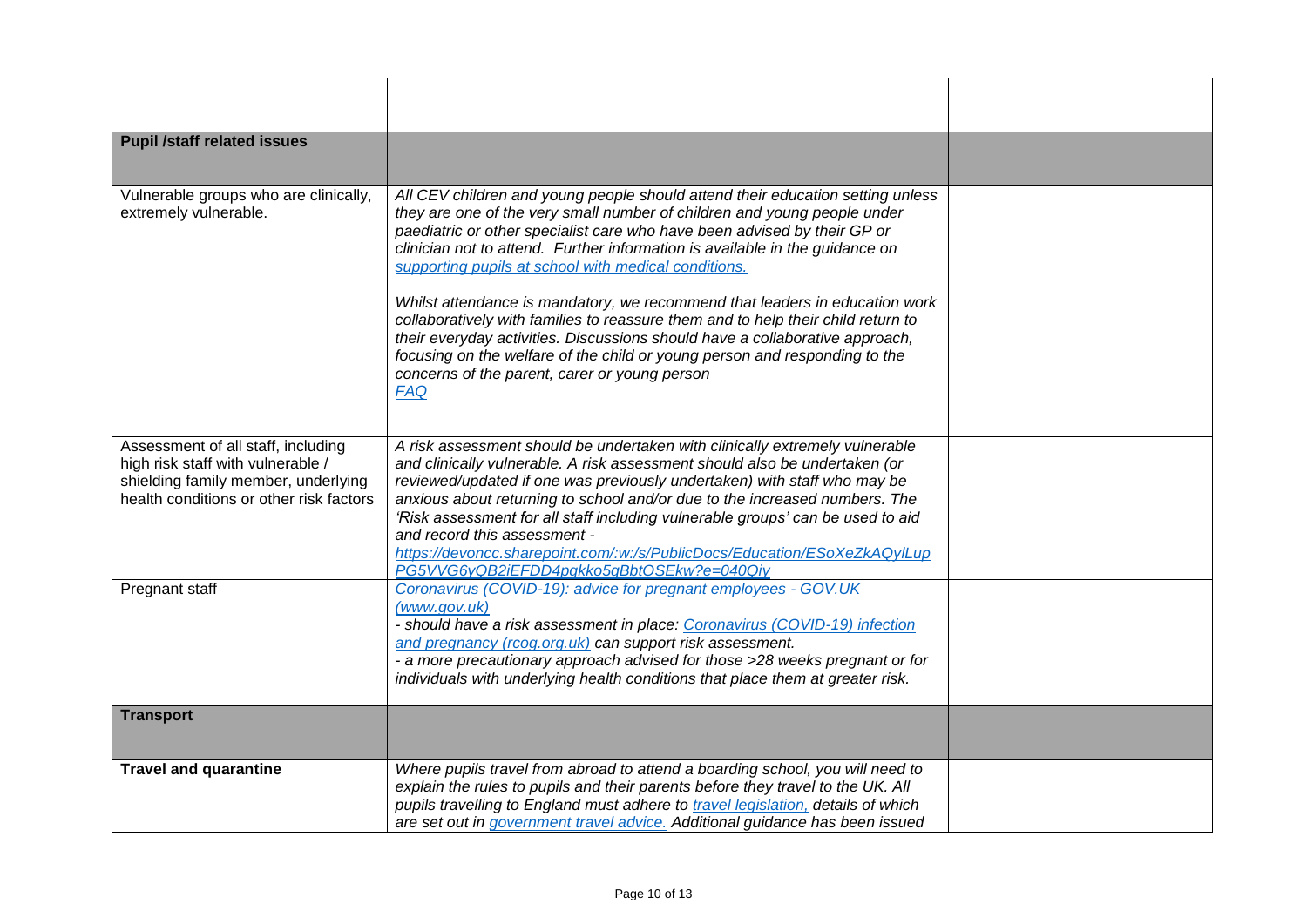|                                  | on the quarantine arrangements for boarding school pupils travelling from red-                                                                                                                                                                                                                                                                                                                                                                                                                                                                                                                                                                                                                                                                                                                                                                                                                                                                                                                                                                                                                                         |  |
|----------------------------------|------------------------------------------------------------------------------------------------------------------------------------------------------------------------------------------------------------------------------------------------------------------------------------------------------------------------------------------------------------------------------------------------------------------------------------------------------------------------------------------------------------------------------------------------------------------------------------------------------------------------------------------------------------------------------------------------------------------------------------------------------------------------------------------------------------------------------------------------------------------------------------------------------------------------------------------------------------------------------------------------------------------------------------------------------------------------------------------------------------------------|--|
|                                  | list countries to attend a boarding school in England.                                                                                                                                                                                                                                                                                                                                                                                                                                                                                                                                                                                                                                                                                                                                                                                                                                                                                                                                                                                                                                                                 |  |
|                                  |                                                                                                                                                                                                                                                                                                                                                                                                                                                                                                                                                                                                                                                                                                                                                                                                                                                                                                                                                                                                                                                                                                                        |  |
| <b>Transport to/from school</b>  | Following discussions with colleagues at Public Health Devon and the<br>Department for Education, and with the aim of minimising disruption to<br>education in the Autumn term, we are asking that students aged 11 and over<br>continue to wear face coverings when travelling on school transport until<br>further notice.<br>We recognise that some medical conditions or additional needs may make this<br>not possible - exemption passes are available - please contact the school<br>directly who will be able to issue these. We would also ask that:<br>Students should wash/clean their hands before boarding home to<br>$\bullet$<br>school transport, and when arriving at school or home.<br>Students should respect the driver's personal space and hold back<br>from entering the vehicle until the driver has indicated it is safe to do<br>so, they should then board one by one in an orderly manner.<br>It is still recommended that face coverings are worn by all passengers, unless<br>exempt (www.gov.uk/ guidance/coronavirus-covid-19-safer-travel-guidance-<br>forpassengers#face-coverings) |  |
|                                  |                                                                                                                                                                                                                                                                                                                                                                                                                                                                                                                                                                                                                                                                                                                                                                                                                                                                                                                                                                                                                                                                                                                        |  |
| <b>Curriculum considerations</b> |                                                                                                                                                                                                                                                                                                                                                                                                                                                                                                                                                                                                                                                                                                                                                                                                                                                                                                                                                                                                                                                                                                                        |  |
| <b>Educational visits</b>        | You should undertake full and thorough risk assessments in relation to all<br>educational visits and ensure that any public health advice, such as hygiene<br>and ventilation requirements, is included as part of that risk assessment.<br>General guidance about educational visits is available and is supported by<br>specialist advice from the Outdoor Education Advisory Panel (OEAP).                                                                                                                                                                                                                                                                                                                                                                                                                                                                                                                                                                                                                                                                                                                          |  |
| <b>Resources</b>                 |                                                                                                                                                                                                                                                                                                                                                                                                                                                                                                                                                                                                                                                                                                                                                                                                                                                                                                                                                                                                                                                                                                                        |  |
|                                  | <b>DfE daily email-</b> DfE - COVID daily email subscription service (office.com)<br>Posters and promotional material -<br>https://coronavirusresources.phe.gov.uk/back-to-school/resources/<br><b>NHS resources and videos</b><br><sup>①</sup> Handwashing for teachers<br><sup>①</sup> Handwashing for children<br><sup>®</sup> Coronavirus factsheet for kids<br><b><sup>1</sup></b> PPE Donning and Doffing advice                                                                                                                                                                                                                                                                                                                                                                                                                                                                                                                                                                                                                                                                                                 |  |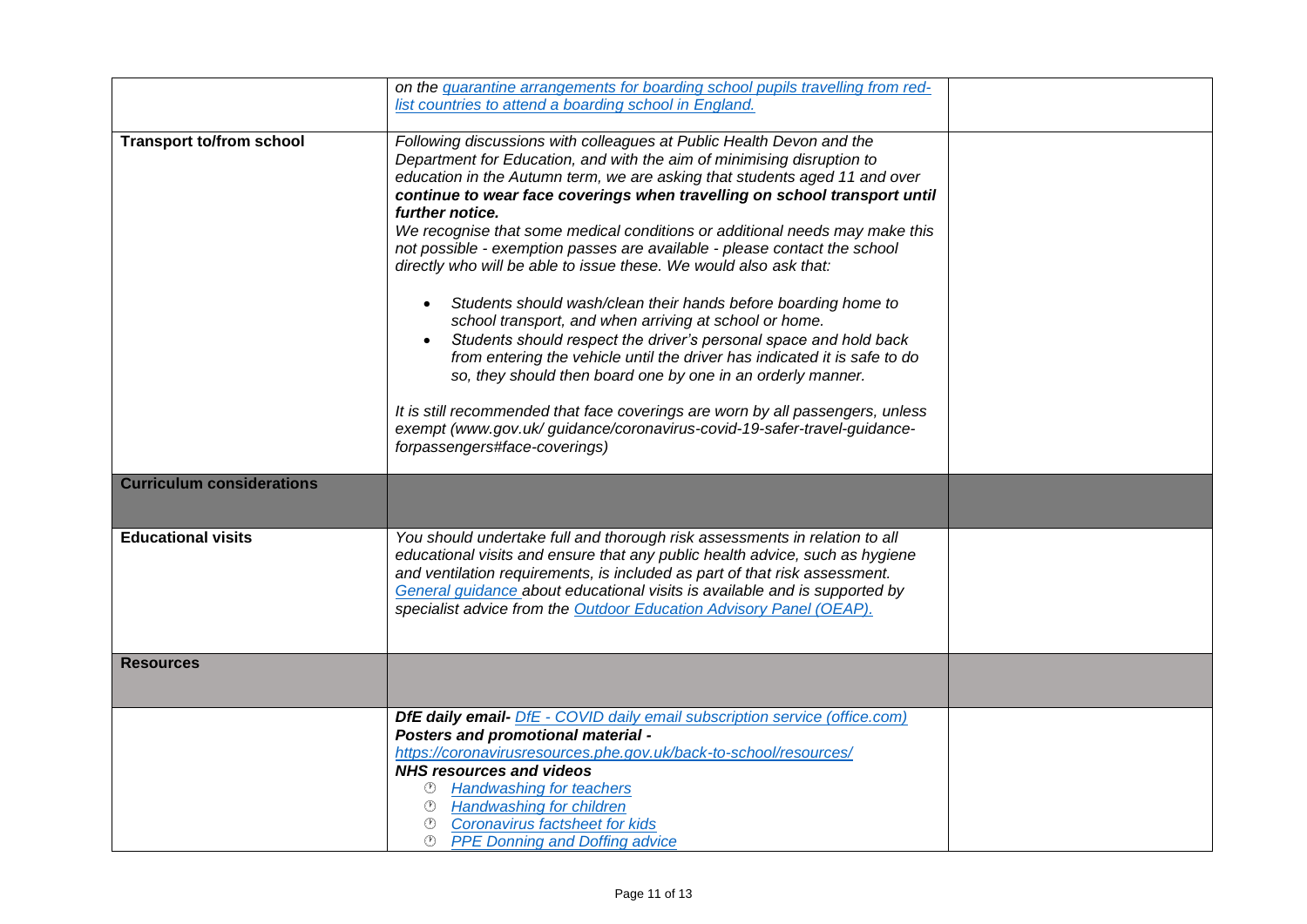|                                                                                                                        | Other resources and videos<br><b>COVID-19: the facts   Scouts</b><br>eBug https://e-bug.eu/<br>PHE webcast - Breaking the chain of infection                                                                                                                                                                                                                                                                                                                                                                                                                                                                                                                                                                                                                     |  |
|------------------------------------------------------------------------------------------------------------------------|------------------------------------------------------------------------------------------------------------------------------------------------------------------------------------------------------------------------------------------------------------------------------------------------------------------------------------------------------------------------------------------------------------------------------------------------------------------------------------------------------------------------------------------------------------------------------------------------------------------------------------------------------------------------------------------------------------------------------------------------------------------|--|
| Oversight of the governing body                                                                                        |                                                                                                                                                                                                                                                                                                                                                                                                                                                                                                                                                                                                                                                                                                                                                                  |  |
|                                                                                                                        |                                                                                                                                                                                                                                                                                                                                                                                                                                                                                                                                                                                                                                                                                                                                                                  |  |
| Lack of governor oversight during the<br>COVID-19 crisis leads to the school<br>failing to meet statutory requirements | The governing body continues to meet regularly via online platforms. The<br>governing body agendas are structured to ensure all statutory requirements<br>are discussed and school leaders are held to account for their implementation.<br>The Headteacher's report to governors includes content and updates on how<br>the school is continuing to meet its statutory obligations in addition to covering<br>the school's response to COVID-19.<br>Regular dialogue with the Chair of Governors and those governors with<br>designated responsibilities is in place.<br>Minutes of governing body meetings are reviewed to ensure that they<br>accurately record governors' oversight and holding leaders to account for<br>areas of statutory responsibility. |  |

| <b>Section</b>                                            | <b>List Actions / Additional Control</b><br><b>Measures</b> | Date action to be<br>carried out | <b>Person Responsible</b> |
|-----------------------------------------------------------|-------------------------------------------------------------|----------------------------------|---------------------------|
| Contingency framework<br>and outbreak control<br>measures | Update school specific contingency<br>plans                 | September 2021                   | Louise Hussey             |
|                                                           |                                                             |                                  |                           |
|                                                           |                                                             |                                  |                           |
|                                                           |                                                             |                                  |                           |